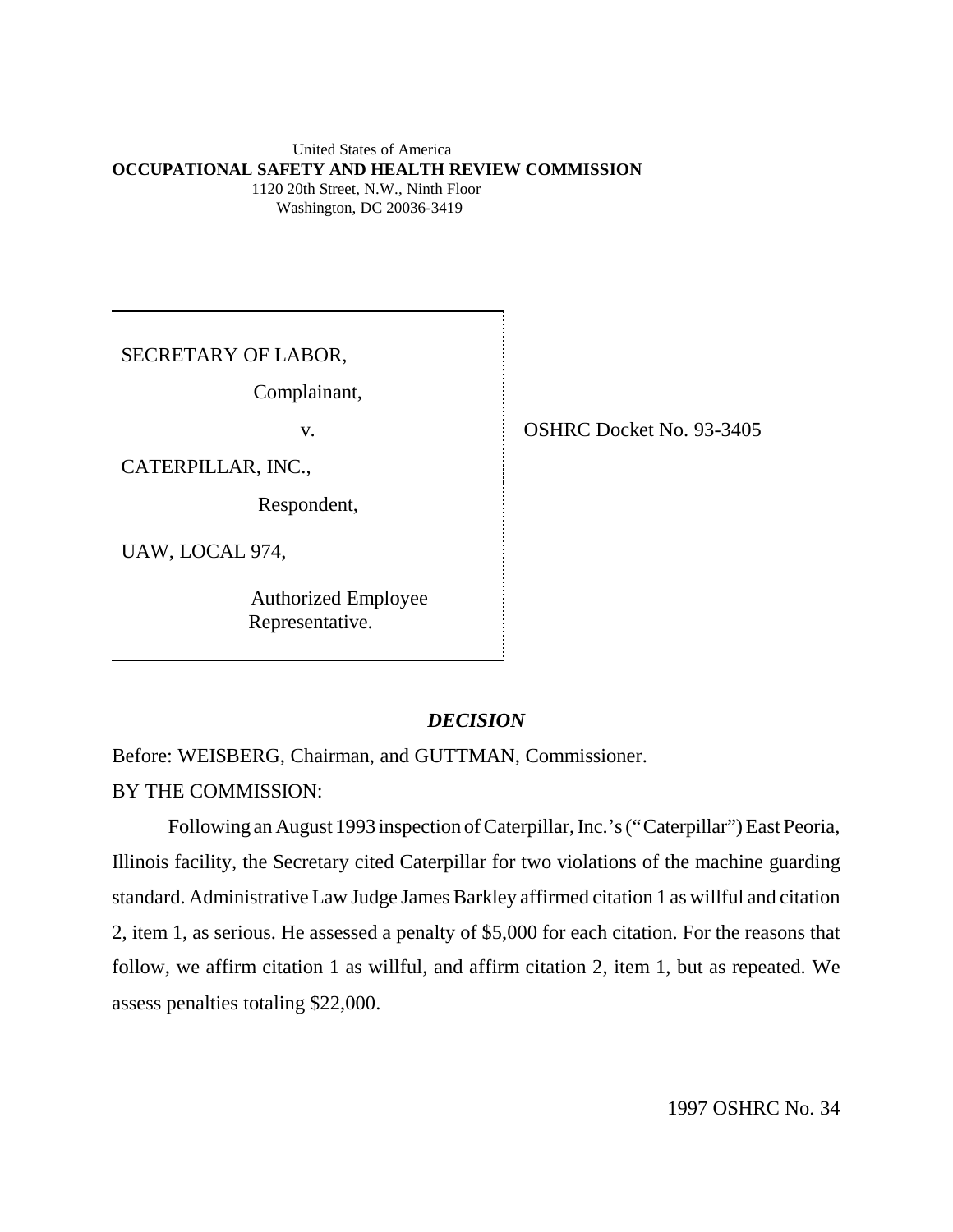#### **I. The LVD Press.**

#### **A. Facts**.

Citation 2, item 1, alleging a violation of 29 C.F.R. § 1910.212(a)(3)(ii),<sup>1</sup> involves a 700-ton LVD hydraulic press ("LVD"), the largest on Caterpillar's assembly line. The LVD has a ram that descends to press the metal to be worked (stock) on a stationary bed. Depending on the type of die set into the ram, the LVD can shear, bend, or punch holes in metal. When activated, the ram descends at a rapid rate until it reaches a "mute point," usually not more than one-half inch above the stock. The ram then slows to a coast for "a matter of seconds" or a "split second," the LVD shifts hydraulic mechanisms, and begins the press cycle. During the press cycle, the ram descends at a slower rate, with all 700 tons of force applied.

A light curtain prevents an employee's hands or body from being pinched between the bed and the descending ram, the machine's point of operation. The light curtain consists of an emitter that shoots light beams in front of the LVD's point of operation and a reflector that bounces the light beams back across the point of operation to the emitter. If the light beam is broken, the LVD shuts down.

The record establishes that employees frequently operated the LVD with the light curtain turned off or disabled. The light curtain could be disabled by placing reflective tape over the emitter or by placing several magnetized reflectors over large portions of the light

<sup>1</sup>That standard provides:

## **§ 1910.212 General requirements for all machines.**

(3) *Point of operation guarding.*

. . . .

. . . .

(ii) The point of operation of machines whose operation exposes an employee to injury, shall be guarded. The guarding device shall be in conformity with any appropriate standards therefor, or, in the absence of applicable specific standards, shall be so designed and constructed as to prevent the operator from having any part of his body in the danger zone during the operating cycle.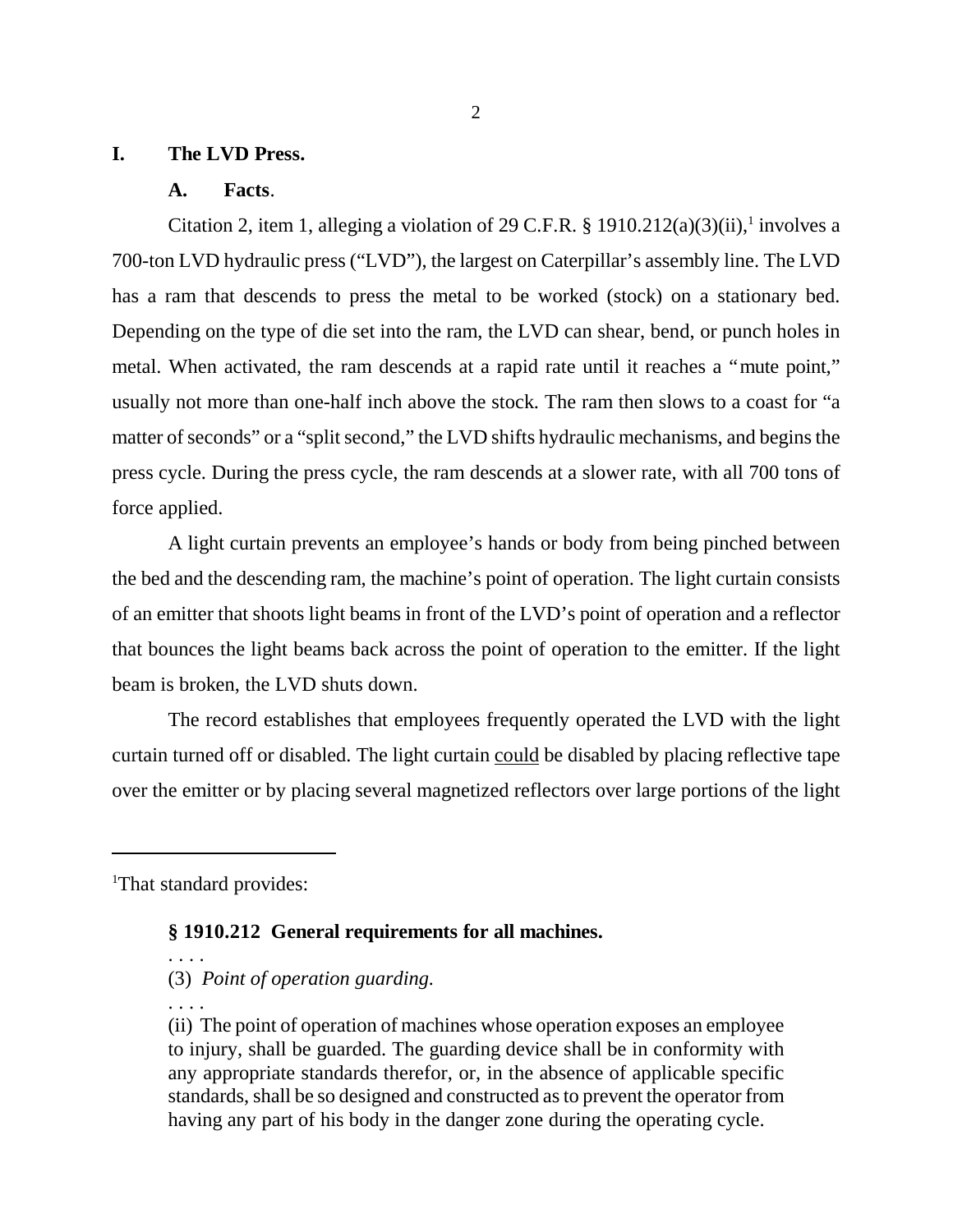curtain. Caterpillar permitted the use of one magnetized reflector, approximately one inch high, to allow employees to manipulate bulky pieces of stock without breaking the beam of the curtain. During the inspection, Compliance Officer William Hancock observed a Caterpillar employee operating the LVD with the light curtain turned off.

At issue is whether Caterpillar's violation of 29 C.F.R. § 1910.212(a)(3)(ii), which Caterpillar does not dispute, is repeated within the meaning of section 17(k) of the Occupational Safety and Health Act of 1970, 29 U.S.C. §§ 651-678 ("the Act"), based on a 1991 Commission final order for a violation of the same standard at Caterpillar's Mapleton, Illinois Foundry Division. The 1991 citation involved an Iron Crafter ironworker machine that was missing barrier guards designed to protect employees from pinch points. The ironworker can shear metal, punch flat stock, or angle iron. The LVD and the ironworker both have a stationary bed and a ram that descends to create a point of operation hazard, but the iron worker has a series of locations on the machine for performing different types of operations, while the LVD has just one point of operation. The ironworker operates with an instantaneous activation on the shearing mechanism. In contrast, the LVD pauses at the "mute point" before the full force of the press cycle is applied. Caterpillar Corporate Safety Manager James Busche admitted during cross-examination that both machines create a pinch point where the ram descends to the stationary bed.

The judge concluded that the Secretary had not shown that the violation was properly characterized as repeated. He found that "[t]he violation cited here, brake press operators deliberately disabling their machines' safety features is so dissimilar from the 1991 violation, that I cannot find this second violation of the standard demonstrates a need for 'greater than normal incentive[s] to comply with the Act.' *Monitor Construction Co.*, 16 BNA OSHC 1589, 1594, 1994 CCH OSHD ¶ 30,338 (No. 91-1807, 1994)."

#### **B. Discussion.**

In order to establish a repeated violation:

[T]he Secretary has the burden of establishing that the violations were substantially similar. *Potlatch Corp.*, 7 BNA OSHC 1061, 1063, 1997 CCH OSHD ¶ 23,294, p. 28,171 (No. 16183, 1979). Where the citations involve the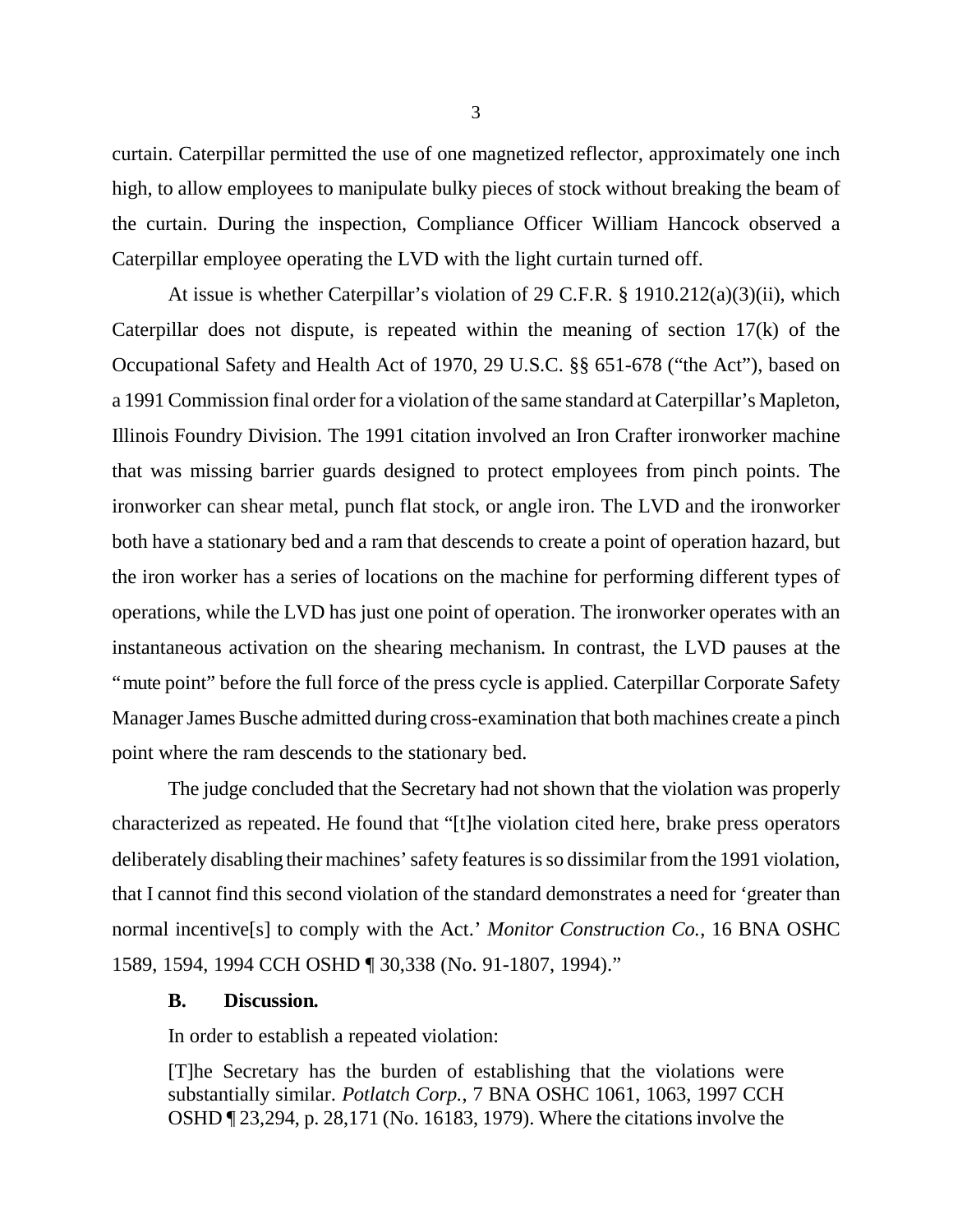same standard, the Secretary makes a *prima facie* showing of "substantial similarity" by showing that the prior and present violations are for failure to comply with the same standard. The burden then shifts to the employer to rebut that showing. *Monitor Constr. Co.*, 16 BNA OSHC 1589, 1594, 1993-95 CCH OSHD ¶ 30,338, p. 41,825 (No. 91-1807, 1994). However, where . . . the citations involve different standards, the Secretary must adduce sufficient evidence to show substantial similarity of the violations. *Monitor*, 16 BNA OSHC at 1594, 1993-95 CCH OSHD ¶ at pp. 41,825-26. To meet this burden, the Secretary must show that the two violations involve similar hazards.

*GEM Industrial Inc.*, 17 BNA 1861, 1886, 1996 CCH OSHD ¶ 31,196, p. 43,689 (No. 93- 1122, 1996). Where the violations concern the same standard, but that standard is generally worded, the Secretary has the burden of showing that the prior and the present violation are substantially similar in nature. *Edward Joy Co.*, 15 BNA OSHC 2091, 2092, 1991-93 CCH OSHD ¶ 29,938, p. 40,904 (No. 91-1710, 1993); *Hamilton Fixture*, 16 BNA OSHC 1073, 1096, 1993-95 CCH OSHD ¶ 30,034, p. 41,192 (No. 88-1720, 1993) *aff'd without published opinion*, 28 F.3d 1213 (6th Cir. 1994).

We find that the evidence establishes that Caterpillar's failure to guard the point of operation of the LVD is properly characterized as a repeated violation. The Secretary established, and Caterpillar does not dispute, that there was a final order for a violation of the same standard in existence at the time of the inspection. The ironworker and the LVD utilize slightly different methods to form stock, but as Corporate Safety Manager Busche testified, both machines present a pinch point hazard between a descending ram and a stationary bed. Caterpillar argues that the LVD is used for bending metal and the ironworker is used for punching or shearing metal, and thus are not sufficiently similar to support a repeated violation. Caterpillar does not, however, dispute the similarity of the hazards in this and the 1991 case -- the principal factor to be considered in determining substantial similarity.<sup>2</sup> Stone Container Corp., 14 BNA OSHC 1757, 1762, 1987-90 CCH OSHD

<sup>2</sup>Both the judge and Caterpillar cite *Monitor Construction Co.* as authority for holding that the violation was not repeated. However, in *Monitor*, the Commission held that the two violations addressed different hazards. "The hazard posed by the earlier violation (the danger (continued...)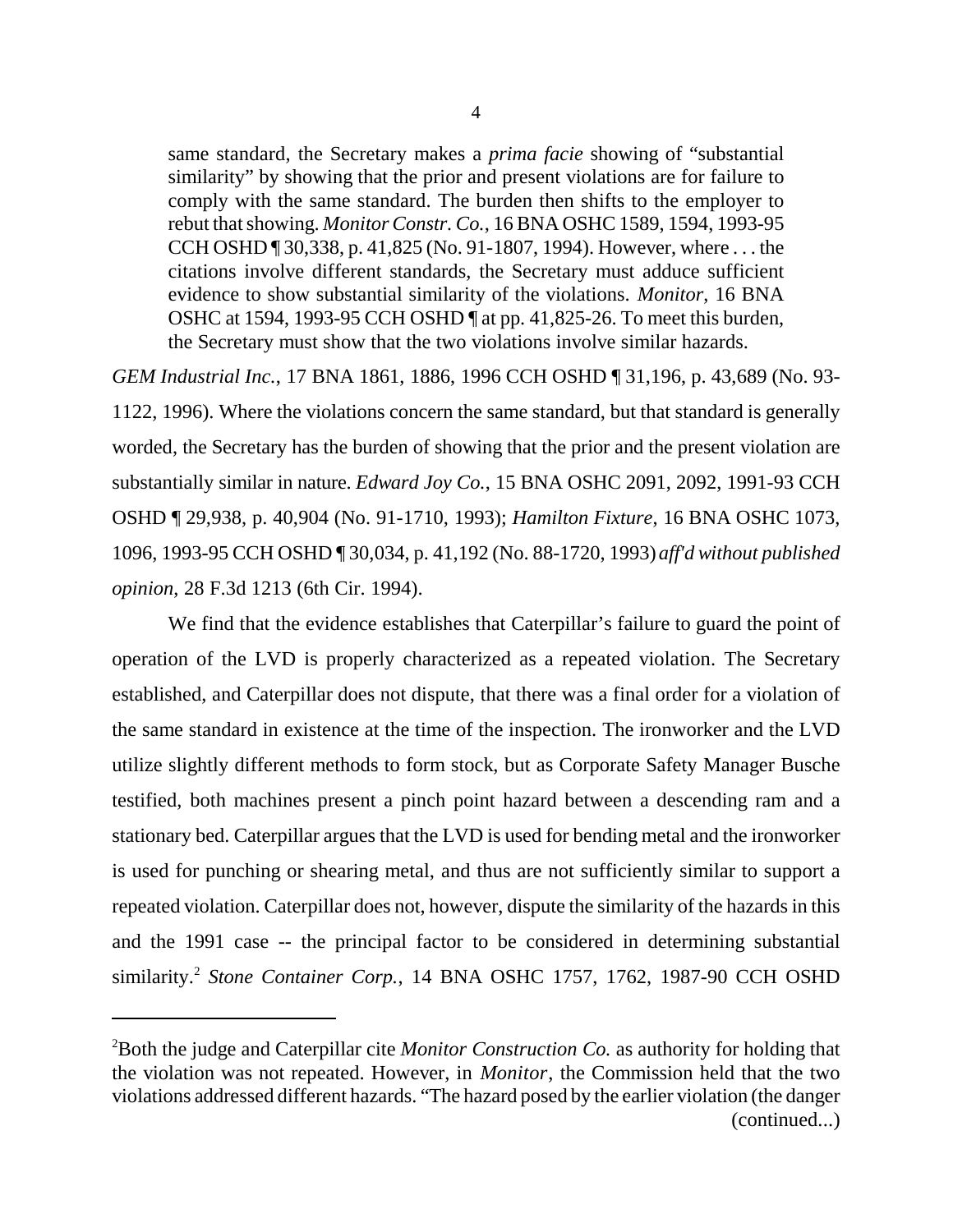¶ 29,604, p. 38,819 (No. 88-310, 1990). We therefore find that whether or not the standard is generally worded the Secretary has met her burden of establishing that the violations are substantially similar and the employer has not rebutted this showing. Accordingly, we find that Caterpillar's failure to comply with section 1910.212(a)(3)(ii) is properly characterized as a repeated violation.

### **II. The Track Press.**

#### **A. Facts**.

Citation 1, alleging a violation of 29 C.F.R. § 1910.212(a)(1),<sup>3</sup> involved five track press machines. The track press assembles links into what resembles a large bicycle chain. The operator stands facing the press while the left and right sides of the links and a center pin are fed from conveyor belts on both sides of the machine. The links, weighing from 10 to 85 pounds, are placed in the track press on two parallel hubs. The machine's function is to press the links onto the pin and onto the exposed end of the pin on the previously formed

<sup>3</sup>That standard provides:

 $2$ (...continued)

of falling into a manhole when its cover breaks or shifts) is different from the hazard posed by this violation (the danger of stumbling into a beam trough). 16 BNA OSHC at 1594, 1993-95 CCH OSHD at p. 41,826. The Commission further held that "[t]his difference in the *hazards* underscores the fact that 'unless the employer has previously been made aware that his safety precautions are inadequate, there is no basis for concluding that a subsequent violation indicates the employer requires a greater than normal incentive to comply with the Act.'" *Citing George Hyman Constr. Co.*, 582 F.2d 834, 841 (4th Cir. 1978)(emphasis added).

**<sup>§ 1910.212</sup> General requirements for all machines.**

<sup>(</sup>a) *Machine guarding.*— (1) *Types of guarding.* One or more methods of machine guarding shall be provided to protect the operator and other employees in the machine area from hazards such as those created by point of operation, ingoing nip points, rotating parts, flying chips and sparks. Examples of guarding methods are— barrier guards, two-hand tripping devices, electronic safety devices, etc.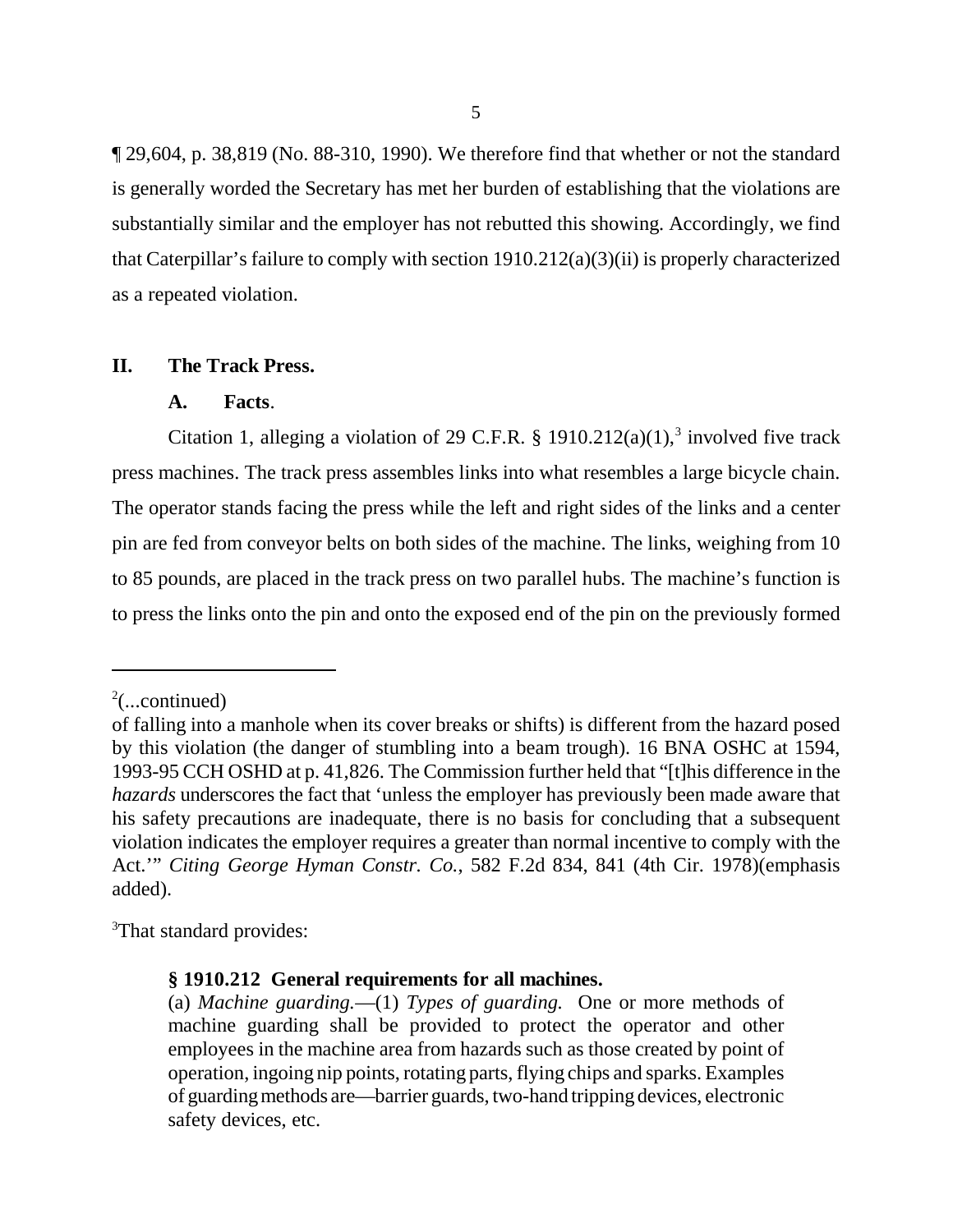link, creating a segment of the chain. A V-shaped vertical protrusion, known as the "Vblock," is situated between the hubs. At the beginning of the press cycle, the V-block is extended up, like a pedestal. The center pin is placed on the V-block. A separate "thrust ring," which helps seal the connection between the link and the pin, is sometimes loaded onto the exposed portion of the pin after the press cycle is completed.

When the track press is activated, the press table drops a maximum of 2 inches, depending on the size of the link. A right-hand tooling extends, a hold-down block descends (holding the pin in place), and the main ram on the left of the machine travels in, pressing the links onto the pin. The V-block retracts approximately 12½ inches from the operator, pushing away the newly created link, dropping to release the link, and returning to its home position. As the V-block is returning, the table and the V-block rise back up to their original level. The process of the V-block returning is known as "indexing."

At the time of the inspection, the machine would not begin to press the links unless employees placed their hands on overhead photo-electric dual-hand controls to activate the track press. Employees could remove their hands from the dual-hand controls as soon as the link was pressed and the tooling and the main ram began to retract. Some employees began to load new links onto the hubs during the indexing process. This resulted, the citation alleged, in track presses that were "not guarded to prevent employees from having their hands in the carriage area during the return cycle exposing employees to the hazard of having their hand caught in the machine." At the time of the hearing, Caterpillar had reprogrammed the dual-hand controls so that employees had to keep both hands on the controls during the entire track press cycle, or the machine would stop.<sup>4</sup>

# **B. Whether the Judge Erred in Finding Caterpillar in Violation of 29 C.F.R. § 1910.212(a)(1)?**

At the hearing, the Secretary argued that the operation of the track press presented three nip or pinch point hazards. In addition to the nip points asserted by the Secretary, the

<sup>&</sup>lt;sup>4</sup>A video-tape of the track press's post-abatement operation was admitted into evidence.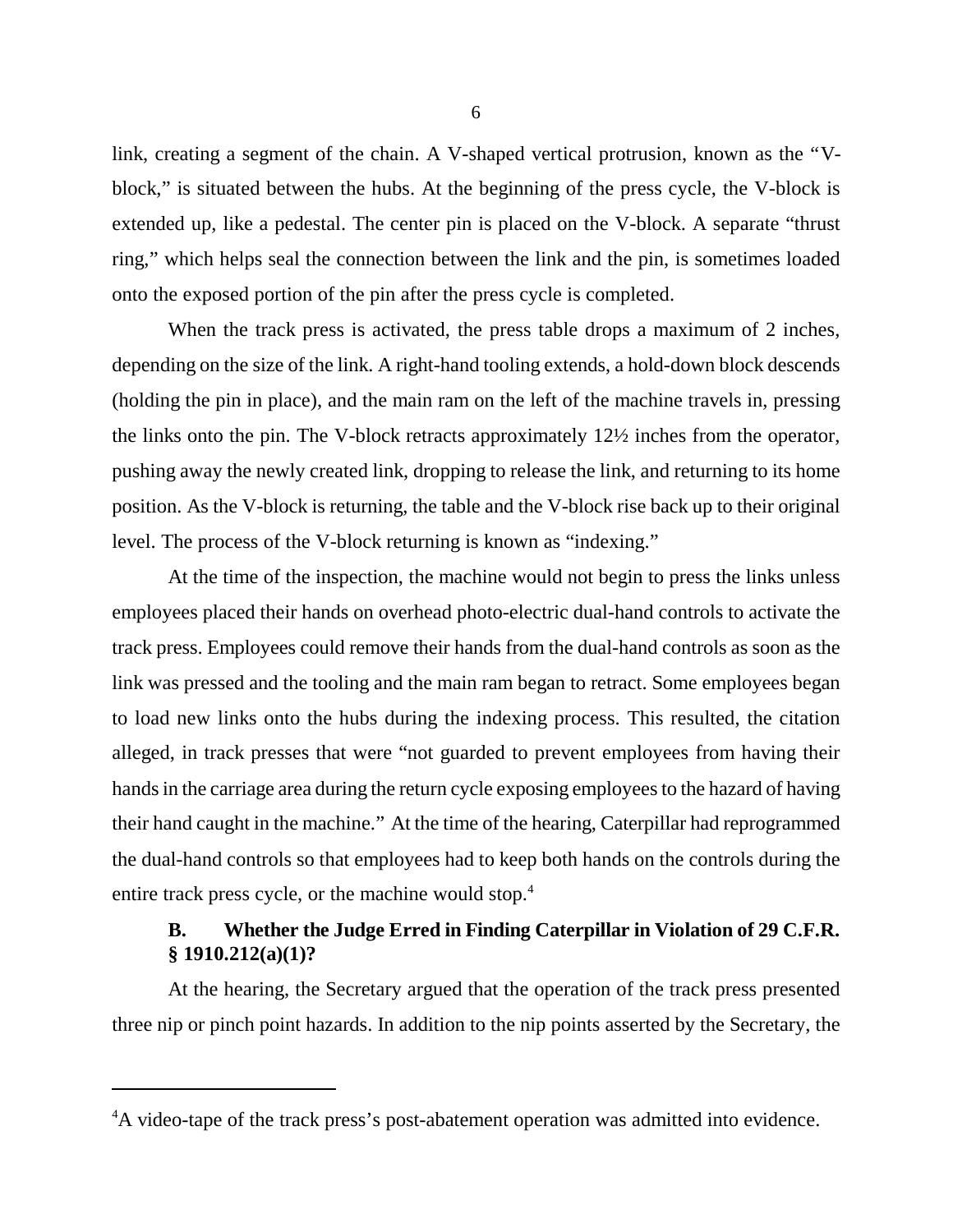Union argued the existence of one additional nip point. The judge found a violation of section 1910.212(a)(1) based on one of the nip points advanced by the Secretary. The Union argues on review that the judge erred in failing to uphold the existence of all the nip points identified at the hearing. $5$ 

To prove a violation of section 1910.212(a)(1), the Secretary must show that a hazard within the meaning of the standard exists in the employer's workplace. In order to meet this burden, "the Secretary must establish that employees are exposed to a hazard as a result of the manner in which the machine functions and the way it is operated." *Jefferson Smurfit Corp.*, 15 BNA OSHC 1419, 1421, 1991-93 CCH OSHD ¶ 29,551, p. 39,953 (No. 89-0553, 1991).

The judge found a violation of section  $1910.212(a)(1)$  based on the existence of a nip point produced by an opening created by the retreating V-block. As the V-block moves away from the operator, a three inch hole in the table is exposed. The judge found that it was "reasonably predictable that employees might place their hands in the zone of danger to retrieve" material that occasionally fell in the opening. This opening was originally covered by two sliding plates that were damaged during the course of operations, and subsequently removed from all of the machines. At the time of the inspection, this cover had been replaced by an index cover on one of the machines. An index cover is a flexible piece of metal that rolls over the opening as the V-block moves away from the operator.

Although Caterpillar argues that the track press' normal operating procedures do not require it, the record indicates that some employees regularly placed their hands in the machine. Caterpillar Senior Manufacturing Engineer Ted Kaiser admitted that some of the operators were fast enough to load the links while the V-block and table were in motion. The record does not indicate that any employee actually had his or her hands pinched or injured as a result of the opening created, but Caterpillar employees testified that they frequently

<sup>&</sup>lt;sup>5</sup>The Secretary, though not conceding that the judge was correct in failing to find the existence of all the posited nip points, does not argue this issue on review.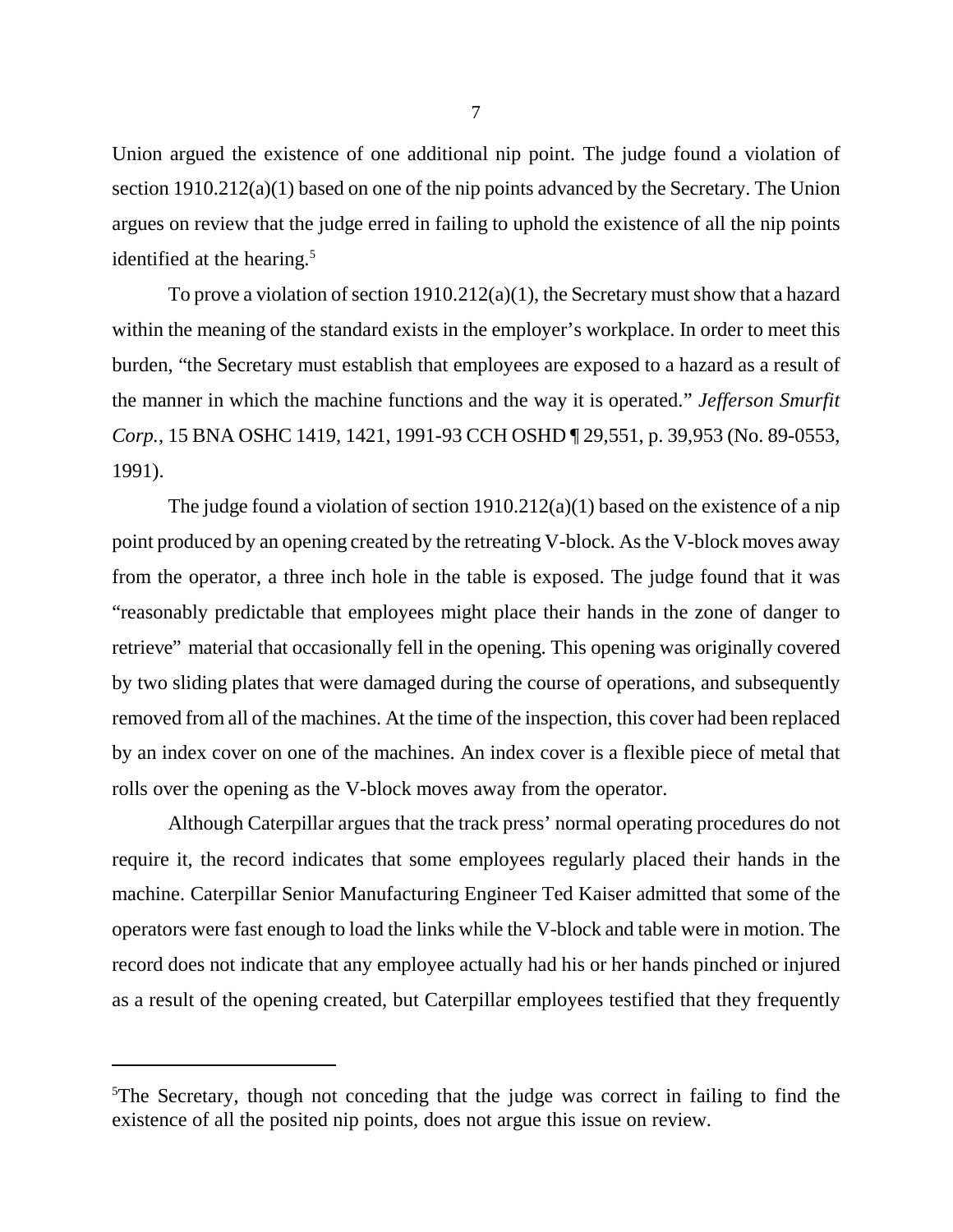caught their gloves in the moving parts of the track press. Caterpillar assembler Betsy Foutch testified that at times materials fell into the opening, and that she and others she worked with reached into the hole to retrieve them.<sup>6</sup> Caterpillar Tooling Specialist Larry Taft testified that if the index cover was missing, a pinch point would be created.<sup>7</sup>

Based on our observations of the video-taped operation of the indexing cycle, and the March 27, 1991 report of an employee injury as the table was rising, we find that the track press exerts enough force during the indexing cycle to injure an employee.<sup>8</sup> The fact that employees' gloves were often pinched by the moving parts of the machine is compelling evidence of the proximity of employees' hands to the nip point created by the retreating Vblock. *See Blocksom and Co.*, 11 BNA OSHC 1255, 1983-84 CCH OSHD ¶ 26,452 (No. 76- 1897, 1983). Based on the existence of this nip point, we affirm the judge and hold that the Secretary has established a violation of 29 C.F.R. § 1910.212(a)(1).

We also find that, as alleged at the hearing by the Secretary and the Union on review, an operator could catch his or her hands between a link loaded onto a hub and the rising table. If the operator's fingers are positioned under the link, they could be pinched or nipped

<sup>6</sup>Foutch testified that "there was a hole right in front of the V-block that things fell in. And I don't know about you, but myself and most of the people I work with, if they drop something, they grab it and pick it up."

<sup>7</sup>When asked whether this hole was a pinch point, Taft testified that "[i]f the cover wasn't on it, it would be a pinch point. But the covers are intended to be on there at all times."

<sup>&</sup>lt;sup>8</sup>The accident report indicates that the operator was "pressing chain" and that "[h]e placed thrust ring 6T4971 onto assembly just as machine table was rising to hold parts in place for pressing. His left ring finger was curled under the . . . link and was pinched between the link and table. Hays [the injured employee] has only been on this job for two months." The report was consistent with the testimony of Caterpillar Safety Representative Richard Ridle. Ridle was asked by counsel for the Secretary if the injured employee "had his left finger pinched between the link and the table when the plate is coming up?" Riddle responded, "[t]hat is correct."

Although the March 27, 1997 injury did not occur in the opening created by the retreating V-block, it does demonstrate the power exerted by the track press during the indexing process.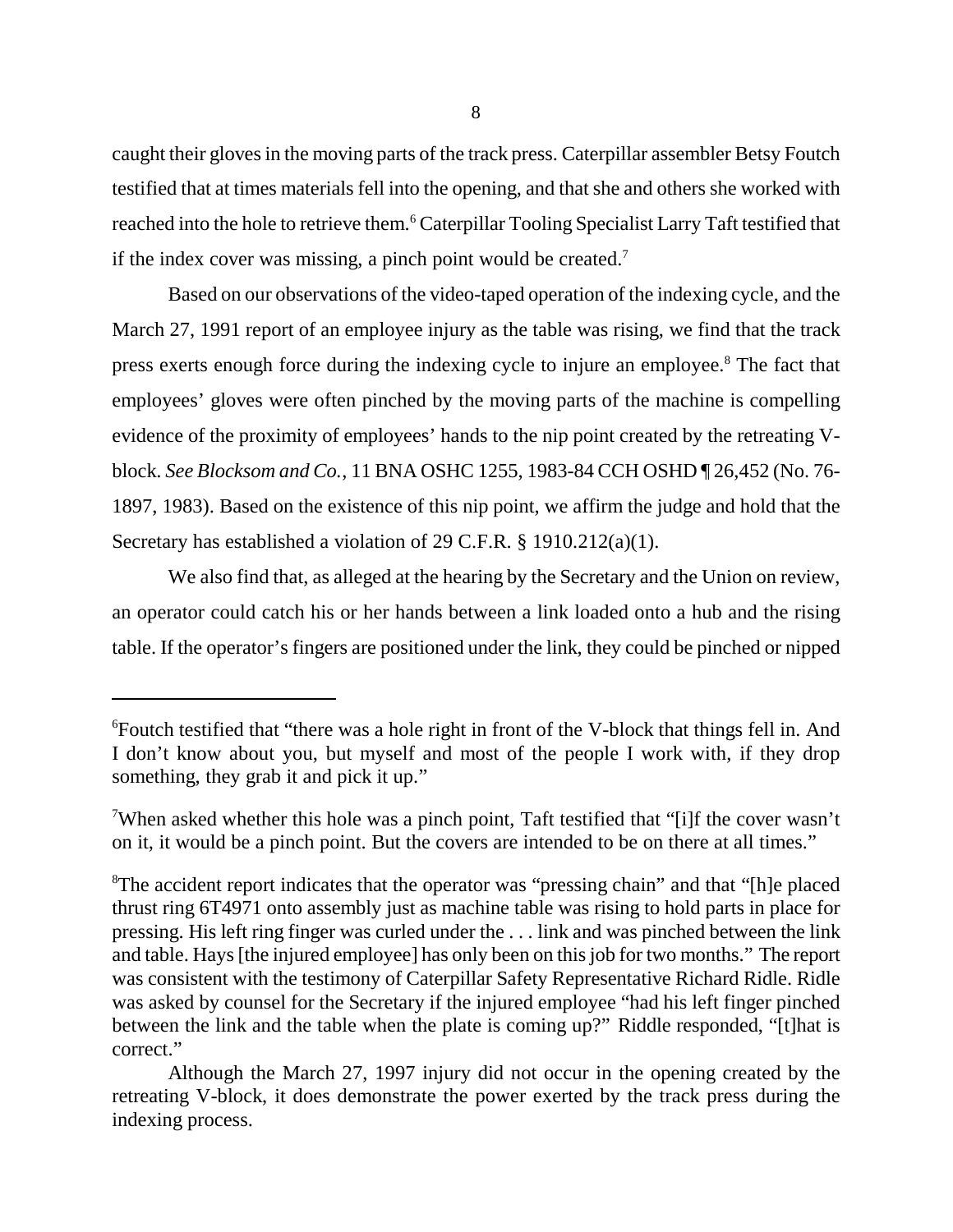between the now fixed link and the rising table. The compliance officer discovered this nip point after reading the March 27, 1991 injury report.

Caterpillar offered testimony that proper loading procedure dictated that an operator's hands should never be underneath the links. The rising table was designed as an ergonomic aid, allowing employees to slide the links up to the hubs, and "rock" them into position, instead of lifting the links. Caterpillar indicated that the company investigated this possible nip point and found that it should not occur during normal operations. Tooling Specialist Larry Taft suggested that operators were catching their gloves as they "rocked" the link onto the hub when the table was stationary. To alleviate this problem, Caterpillar cut out one- half inch notches from the steel plates located underneath the hubs. However, operators testified that they frequently lifted the links into position.

We find that although the cut-outs may correct the problem of pinched gloves when the table is not in motion, they were designed to provide extra clearance for the operator's hands only when the links are loaded when the table is stationary. Because the one-half inch cut-outs were not designed to protect operators when the track press is indexing, and in light of the fact that the table drops and rises up to two inches during the process, we are unconvinced that this one-half inch of clearance adequately protects an employee's fingers positioned under the link from being pinched. We therefore find that, as shown by the March 27, 1991 injury report, an operator's hands may be injured when pinched between the rising table and a link positioned on the hub.<sup>9</sup>

<sup>9</sup>The Union argues that two additional nip points may arise. The first theoretically arises when a link becomes cocked or dropped during the loading process. The Union speculates that an employee could pinch his or her hands or fingers between this link and the returning V-block. We agree with the judge that the evidence does not establish the existence of this nip point. It is unclear how or if a link could become wedged between the returning V-block and the lowered table.

The Union also alleges that a nip point is created when an operator places a thrust ring on the exposed end of the pin after the links and the pin have been pressed. In order for this pinch point to occur, the hold-down block must still be in place securing the completed link.

<sup>(</sup>continued...)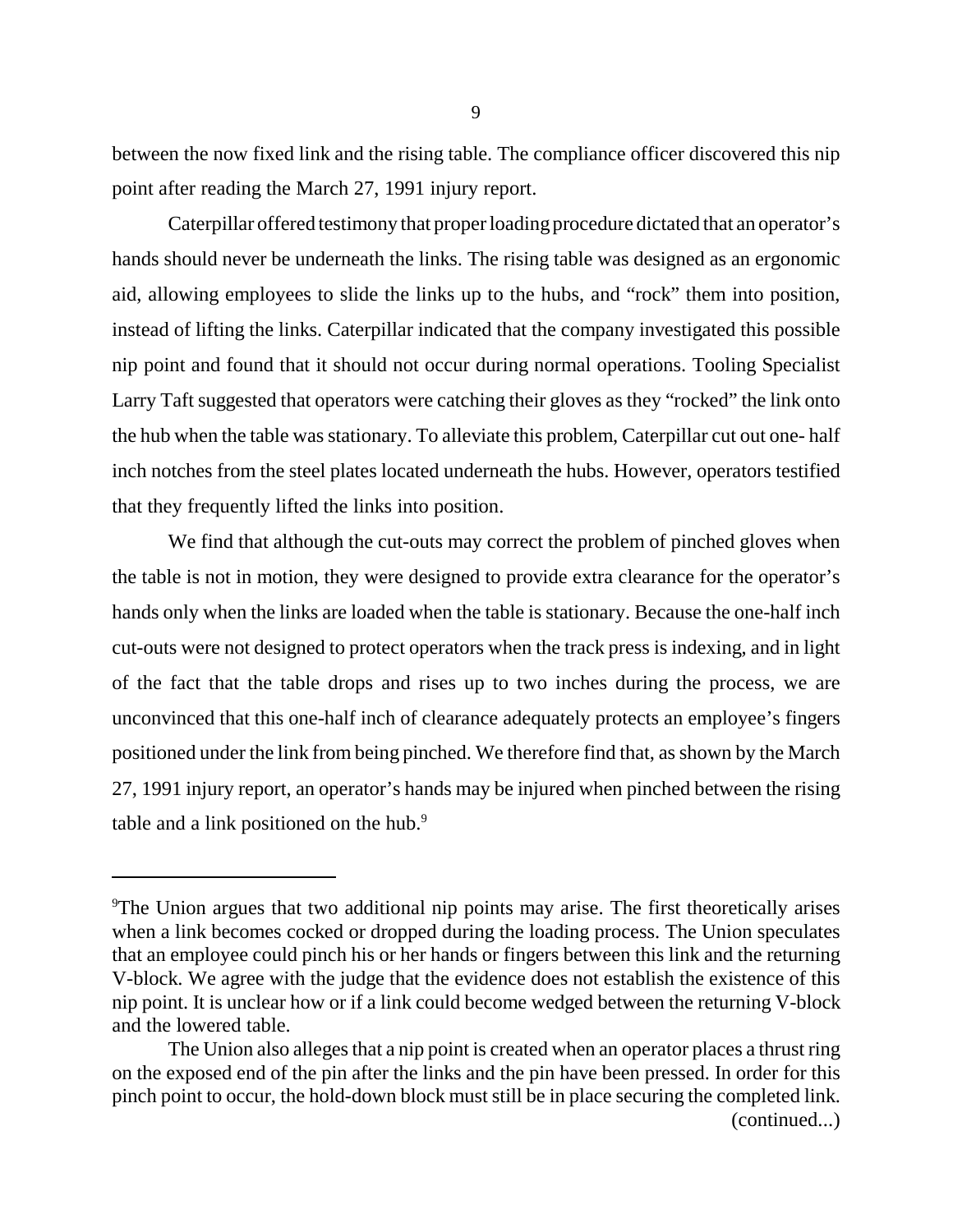#### **C. Whether the Judge Erred in Finding That the Violation Was "Willful?"**

A willful violation of the Act is one committed with an "intentional, knowing or voluntary disregard for the requirements of the Act or with plain indifference to employee safety."*L.E. Myers*, 16 BNA OSHC 1037, 1046, 1993-95 CCH OSHD ¶ 30,016, p. 41,123, 41,132 (*quoting Williams Enterp.*, 13 BNA OSHC 1249, 1256, 1986-87 CCH OSHD ¶ 27,893, p. 36,589 (No. 85-355, 1987)). "It is differentiated from other types of violations by a 'heightened awareness -- of the illegality of the conduct or conditions -- and by a state of mind -- conscious disregard or plain indifference.'" *General Motors Corp., Electro-Motive Div.*, 14 BNA OSHC 2064, 2068, 1991-93 CCH OSHD ¶ 29,240, p. 39,168 (No. 82-630, 1991) (consolidated). A violation is not willful if an employer had a good faith belief that the violative condition conformed to the requirements of the Act. The test of good faith is an objective one, that is, "whether the employer's belief concerning the factual matters in question was reasonable under all of the circumstances." *Morrison-Knudsen Co./Yonkers Contracting Co*., 16 BNA OSHC 1105, 1124, 1993-95 CCH OSHD ¶ 30,048, p. 41,281 (No. 88-572, 1993).

We find that Caterpillar's failure to comply with section 1910.212(a)(1) was willful. The record reveals that Caterpillar had a heightened awareness of the nip point problems created by the track presses. The minutes of Caterpillar's planned maintenance line meetings demonstrate that Caterpillar had knowledge of the hazard, the existence of the nip point created by the missing index covers, as well as the cited standard. Caterpillar Planned

<sup>9</sup> (...continued)

The Union asserts, based in part on language in the March 27, 1991 accident report, that the employee was injured in this manner. It is impossible to ascertain from testimony on the record, or from viewing of the video tape of the press operation, how an operator could have placed his or her hands into the machine while the hold-down bar was in place. Testimony indicated that employees could not place their hands into the machine until the tooling and the main ram retracted. The video taped exhibit indicated that the hold-down bar, the force holding the pin in place to create part of this nip point, retracts at the same time as the main ram and the tooling. We therefore find that there is insufficient evidence to establish the existence of this nip point.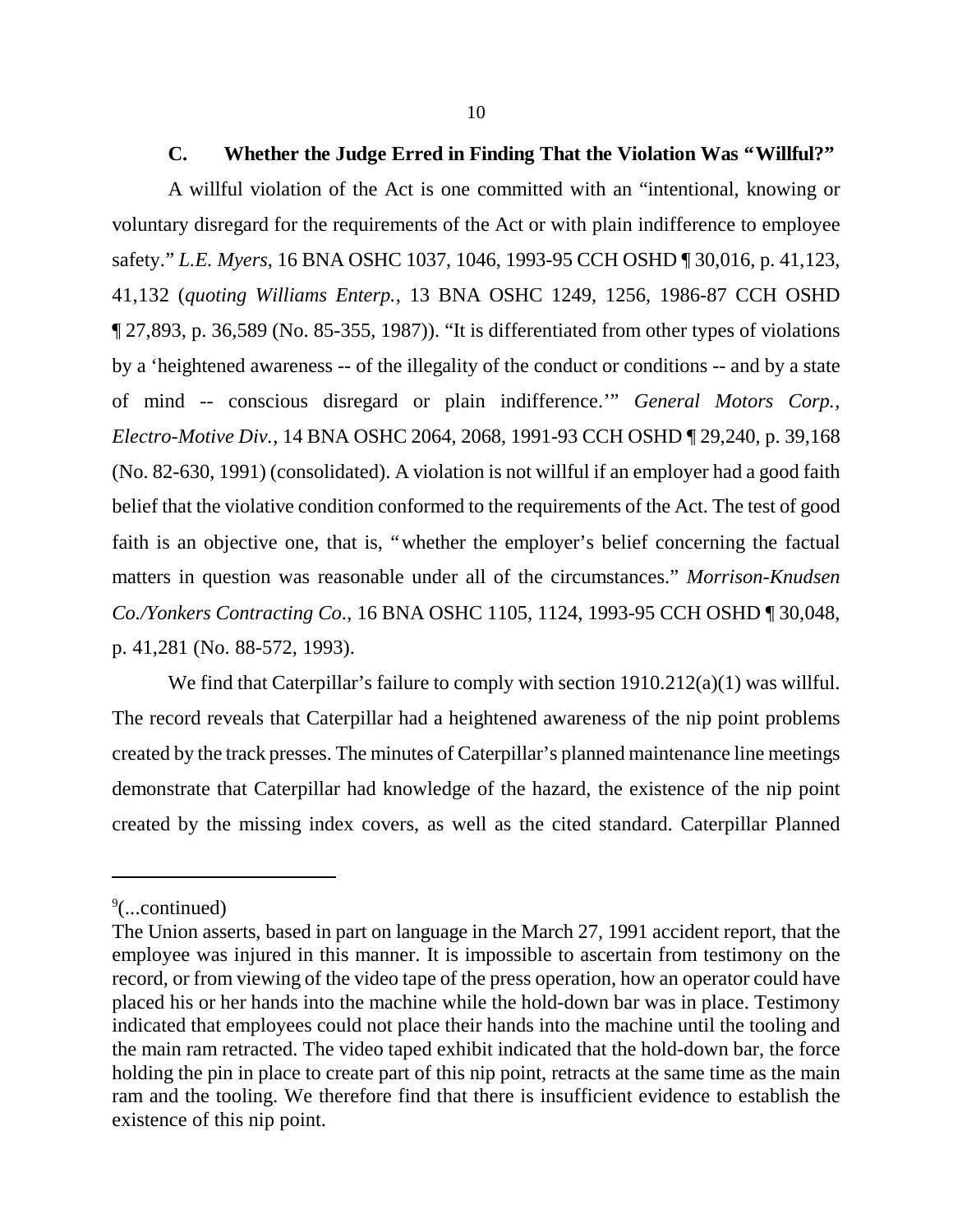Maintenance Specialist John Lussenhop, who conducted these bi-weekly meetings between Caterpillar and the Union, testified that the minutes of an April 1993 meeting included references to the nip point created by the retreating V-block. He testified that "they" felt that something could be dropped in the hole created by the indexing V-block, or that this gap could create a pinch point. Lussenhop further testified that the minutes of the May 1993 meeting reflected the operators' concerns that a nip point hazard from the retreating V-block still existed. Minutes of these and other meetings were distributed to various Caterpillar supervisors, some with copies of the machine guarding standard attached. Caterpillar Safety Representative Ridle testified that he received copies of the minutes, even when he was not in attendance. In addition, both Caterpillar Senior Manufacturing Engineer Ted Kaiser and Caterpillar Tooling Specialist Larry Taft were in attendance at the April 1993 meeting when the index covers were discussed. The reprogramming of the dual-hand controls to require that the operators keep both hands on the controls during the entire track press cycle was discussed at the maintenance meeting in March of 1993, but it was not implemented until after the August 1993 OSHA inspection.

Caterpillar also knew that employees frequently ignored the "plan" method of loading links onto the track presses and placed their hands into the track press during the indexing cycle. The March 27, 1991 injury report put Caterpillar on notice of the force exerted by the indexing cycle, and the possibility of injury when an employee's hands were pinched in the track press. Caterpillar did replace one of the index covers before the inspection, and line maintenance meeting minutes indicated that more covers were ordered. However, Caterpillar was aware that reprogramming the two-hand controls could serve as an alternative to the index covers in March 1993. Caterpillar's knowledge of the hazard and the applicable standard and its failure to correct the hazard in a timely manner evidences intentional,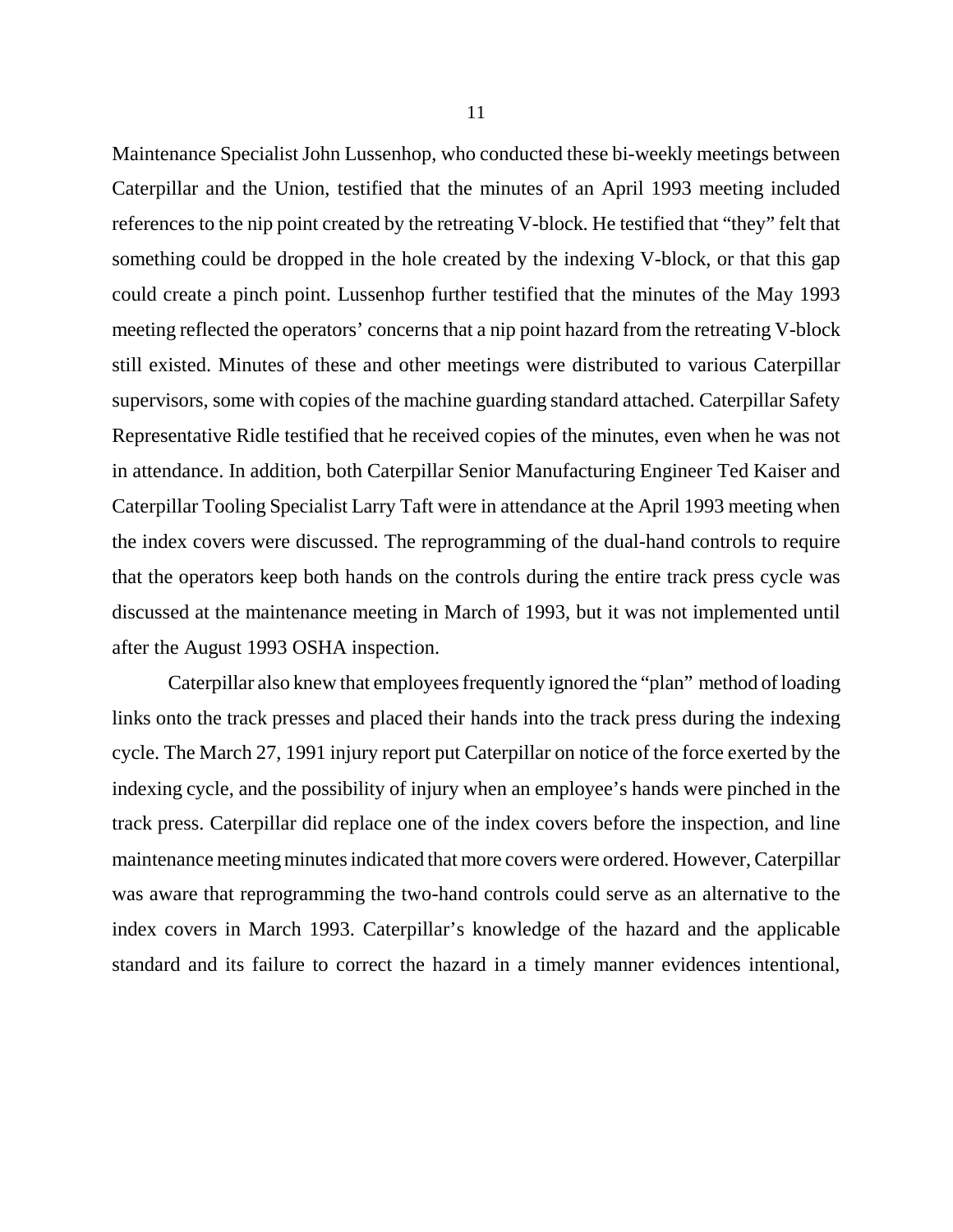knowing or voluntary disregard for the requirements of the Act. We therefore affirm the judge, and classify Caterpillar's violation of 29 C.F.R. § 1910.212(a)(1) as willful.<sup>10</sup>

### **III. Penalty.**

Section 17(j) of the Act, 29 U.S.C. § 666(j), provides that the Commission shall assess an appropriate penalty for each violation, giving due consideration to the size of the employer, the gravity of the violation, the good faith of the employer, and the employer's history of previous violations.

### **A. Repeated Violation of 29 C.F.R. § 1910.212(a)(3)(ii) - LVD Press Brake.**

The judge affirmed the violation as serious, and assessed a penalty of \$5,000. He found that: "[t]he gravity of the violation is moderate. The practice of disabling the light curtain was pervasive. Two operators were exposed to the hazard on each of three shifts. CO Hancock testified that failure to use the light curtain could result in amputation of fingers and/or hands. One injury resulted from this violation." The judge also found that Caterpillar was a large employer, and that there was an "absence of enforcement efforts regarding operators' use of the light curtains." Having affirmed the violation as repeated, rather than serious, and considering the moderate gravity of the violation, and the large size of the employer, we find that a penalty of \$12,000 is appropriate.

### **B. Willful Violation of 29 C.F.R. § 1910.212(a)(1) - Track Press.**

The judge affirmed the violation as willful and assessed a \$5,000 penalty. On review, the Secretary requests that her proposed penalty of \$49,000 be affirmed. We find that the gravity of this violation was not high, and the company quickly abated the hazard by reprogramming the two-hand controls; nevertheless, Caterpillar is a very large corporation. Accordingly, we find that a penalty of \$10,000 is appropriate.

<sup>&</sup>lt;sup>10</sup>We have found that the hazard created by a link loaded onto the hub and the rising table is also a nip point. As the Secretary has proven that Caterpillar willfully violated section  $1910.212(a)(1)$  based on the nip point created by the opening exposed by the retreating Vblock, we need not address the characterization of the nip point created by a link loaded onto a hub and the rising table.